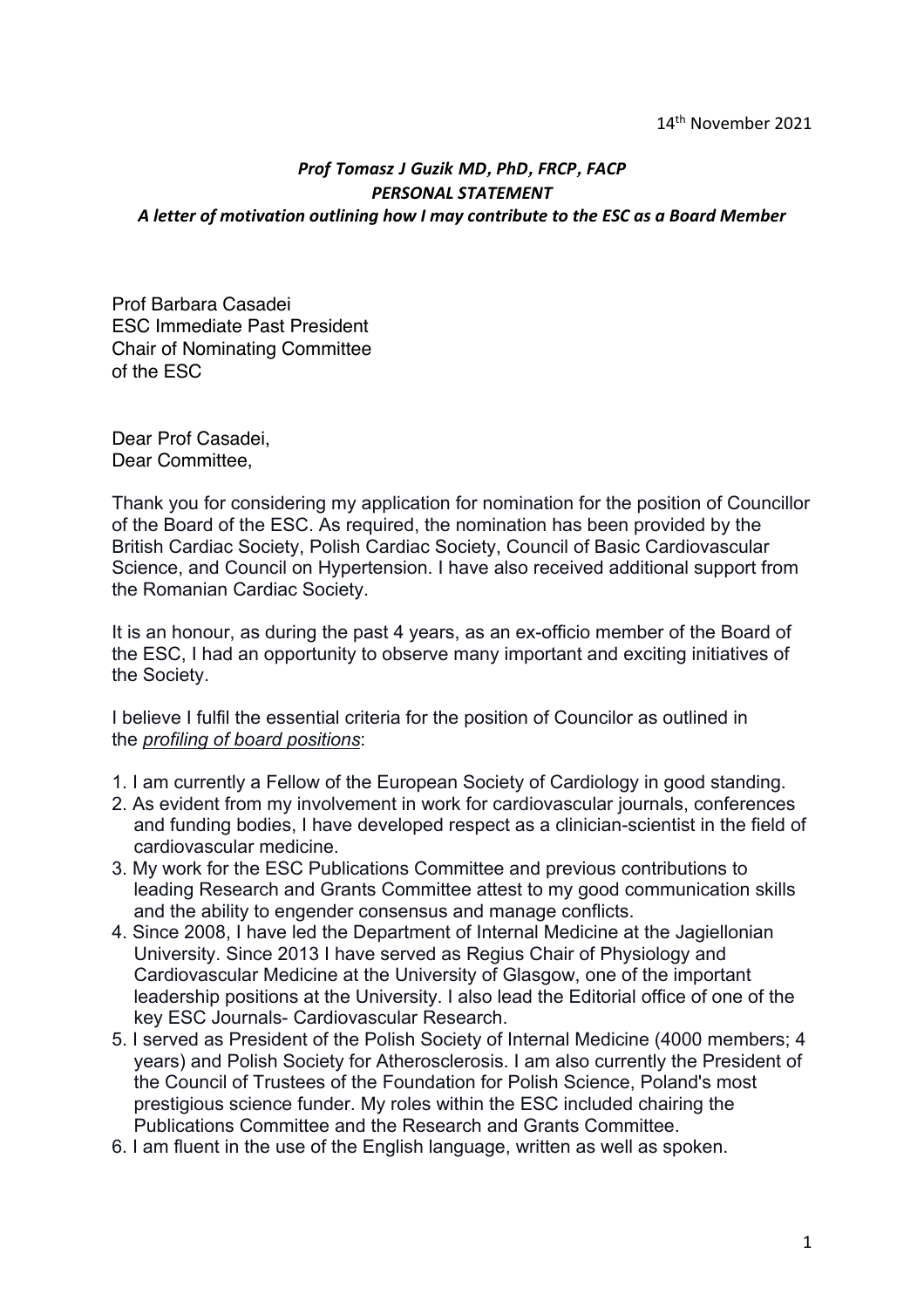- 7. I am a competent team leader at the level of my research group and Department, which significantly contribute to scientific literature and teaching students. My work with the Cardiovascular Research team has led to a substantial increase in visibility and profile of the Journal, with its Impact Factor increasing to 10.3.
- 8. I regularly communicate and cooperate with staff and business leaders outside the medical field in my current roles. This includes politicians in both Poland, UK as well as on the level of the EU. I have been involved in numerous advocacy activities of the ESC, including meetings with the EU Commissioner for Science and Innovation and DOG Health.
- 9. As I have lived and worked in several different countries, I am very open-minded, respectful of the democratic process, and sensitive to international, cultural, religious and ethnic differences.

Through my interdisciplinary (basic, translational, and clinical experience) and international (Poland and UK) background, I would like to further contribute to the European Society of Cardiology. Thanks to this, I can identify myself and better understand the diversity of stakeholders within the ESC as a critical element of success.

Main selected areas, which I believe I could further contribute to the ESC include:

- 1. Develop Research Pillar of Strategic Plan of ESC development
- 2. Work to integrate basic science activities of the ESC with the clinical curriculum
- 3. Develop publication strategies and visibility of ESC Journals
- 4. Further development of the involvement of National Societies in ESC activities
- 5. Contribute to development of new formats within the ESC Congress
- 6. Support and develop advocacy activities of the ESC

Ad.1. Having worked as Chair of the Research and Grants Committee, I can appreciate that ESC aims to support research and clinical training excellence and manage innovation through investment in the young ESC community. This not only serves the main aims of the ESC but through supporting the training of young cardiologists ensures high standards in their future careers, helps to develop trans-European networks of interactions and hopefully makes these members and Departments closely linked to the ESC for the future.

I want to continue my engagement in this area to help develop new ways of supporting members via fellowships and grants to support research exchanges between ESC countries and Constituent bodies. It would be imperative to achieve increased involvement of the ESC Constituent bodies in the ESC Grants process. I would like to continue intensive work to establish COFUND mechanisms with national science funders. The Committee has initiated discussions with some of the key founders of CV research in Europe, including the EU Commission. As an experienced European investigator, I would like to work towards ESC, being a successful partner and a coordinator of EU funded international and interdisciplinary projects in cardiology. This would result in increased research and training spending without additional cost to the ESC.

Ad 2. ESC is the hub for cardiology knowledge dissemination Worldwide. The great success of increased integration of translational science in the ESC indicates that both Congress and other ESC activities can further integration of scientific and clinical aspects of Cardiology. The main motto of the Cardiovascular Research Journal under my leadership is "Scientific Discovery Driving Clinical Delivery."